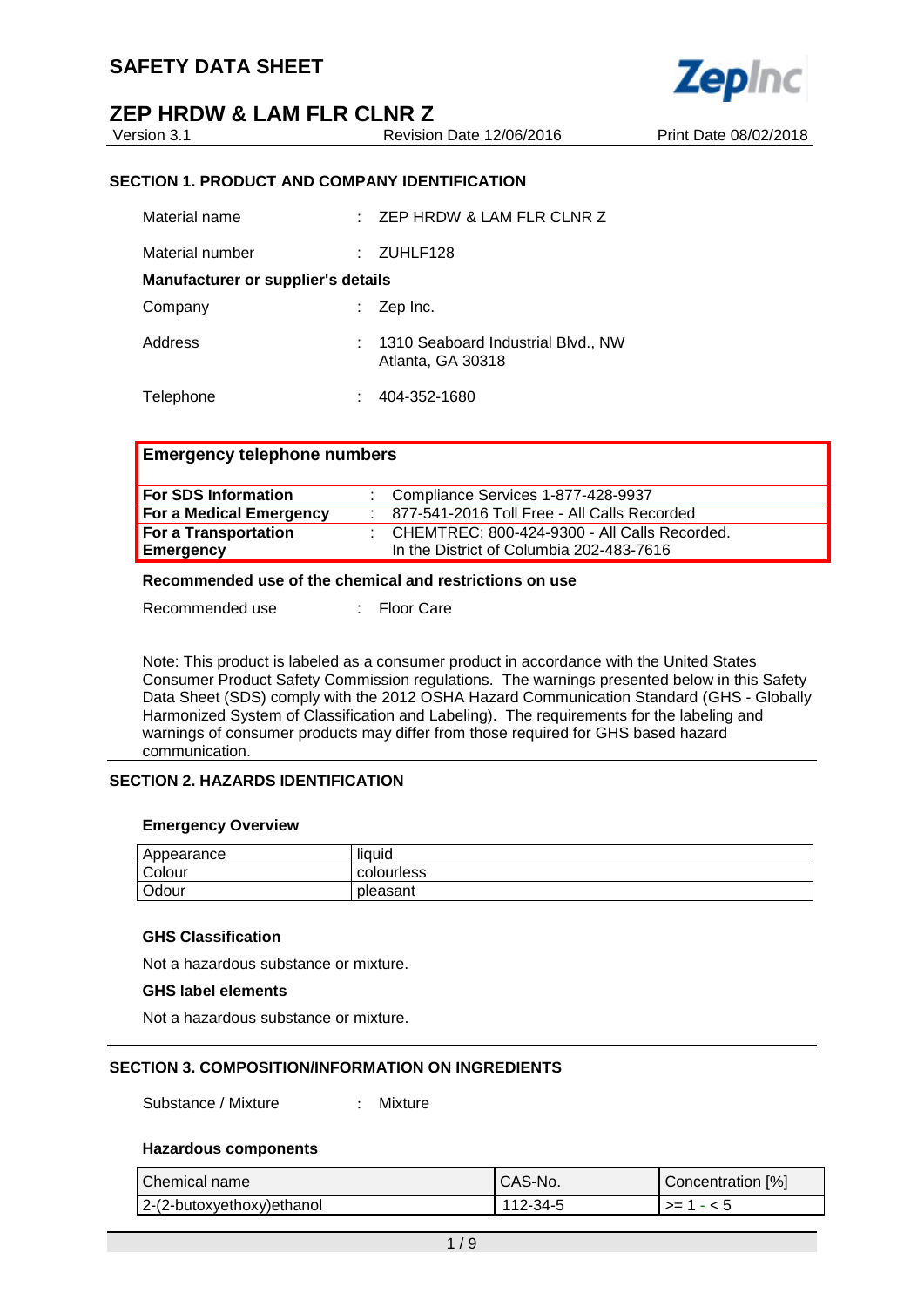

## **ZEP HRDW & LAM FLR CLNR Z**<br>Version 3.1

The exact percentages of disclosed substances are withheld as trade secrets.

### **SECTION 4. FIRST AID MEASURES**

| General advice                                                    | : Do not leave the victim unattended.<br>Show this safety data sheet to the doctor in attendance.<br>Move out of dangerous area.<br>Do not leave the victim unattended.                                                            |
|-------------------------------------------------------------------|------------------------------------------------------------------------------------------------------------------------------------------------------------------------------------------------------------------------------------|
| If inhaled                                                        | : If unconscious place in recovery position and seek medical<br>advice.<br>If symptoms persist, call a physician.                                                                                                                  |
| In case of skin contact                                           | : If on clothes, remove clothes.<br>If skin irritation persists, call a physician.<br>Wash off immediately with plenty of water for at least 15<br>minutes.                                                                        |
| In case of eye contact                                            | : Remove contact lenses.<br>Protect unharmed eye.<br>If eye irritation persists, consult a specialist.<br>If in eyes, rinse with water for 15 minutes.                                                                             |
| If swallowed                                                      | : Keep respiratory tract clear.<br>Never give anything by mouth to an unconscious person.<br>If symptoms persist, call a physician.<br>DO NOT induce vomiting unless directed to do so by a<br>physician or poison control center. |
| Most important symptoms<br>and effects, both acute and<br>delayed | : Effects may be delayed, symptoms may include minor eye or<br>skin irritation.<br>Overexposure may cause mild eye or skin irritation.                                                                                             |
| Notes to physician                                                | : Treat symptomatically. Symptoms may be delayed.                                                                                                                                                                                  |

## **SECTION 5. FIREFIGHTING MEASURES**

| Suitable extinguishing media            | : Water spray jet<br>Alcohol-resistant foam<br>Carbon dioxide (CO2)<br>Dry chemical                          |
|-----------------------------------------|--------------------------------------------------------------------------------------------------------------|
| Unsuitable extinguishing<br>media       | : High volume water jet                                                                                      |
| Specific hazards during<br>firefighting | : Do not allow run-off from fire fighting to enter drains or water<br>courses.                               |
| Hazardous combustion<br>products        | : Carbon dioxide (CO2)<br>Carbon monoxide<br>Smoke                                                           |
| Specific extinguishing<br>methods       | : Use extinguishing measures that are appropriate to local<br>circumstances and the surrounding environment. |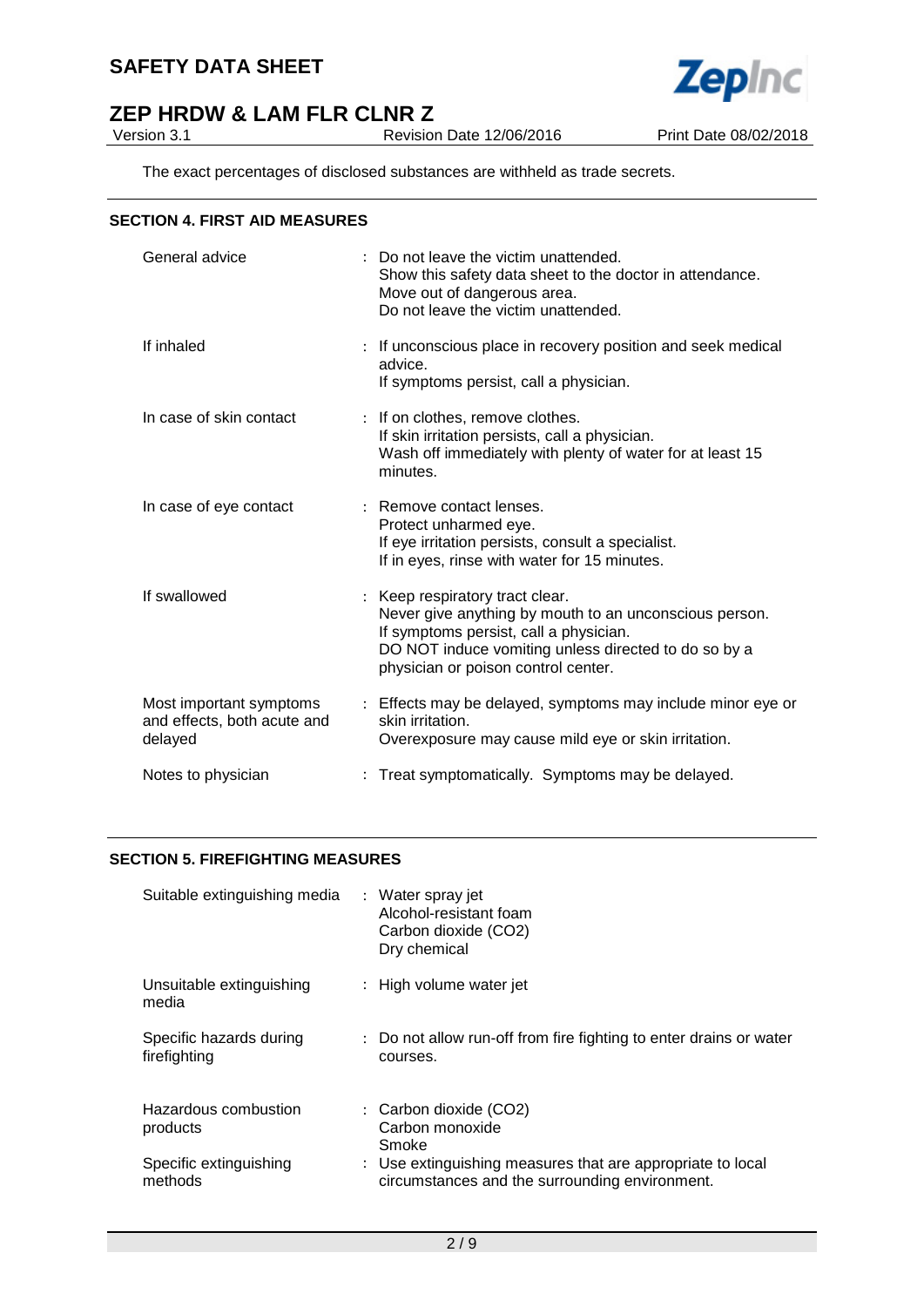## **ZEP HRDW & LAM FLR CLNR Z**

| Version 3.1                                      | Revision Date 12/06/2016                                                                                                                               | Print Date 08/02/2018 |
|--------------------------------------------------|--------------------------------------------------------------------------------------------------------------------------------------------------------|-----------------------|
| Further information                              | : Standard procedure for chemical fires.<br>Use extinguishing measures that are appropriate to local<br>circumstances and the surrounding environment. |                       |
| Special protective equipment<br>for firefighters | : Wear self-contained breathing apparatus for firefighting if<br>necessary.                                                                            |                       |

**Zepinc** 

## **SECTION 6. ACCIDENTAL RELEASE MEASURES**

| Personal precautions,<br>protective equipment and<br>emergency procedures | : Ensure adequate ventilation.<br>Use personal protective equipment.<br>Evacuate personnel to safe areas.                                                                                    |
|---------------------------------------------------------------------------|----------------------------------------------------------------------------------------------------------------------------------------------------------------------------------------------|
| Environmental precautions                                                 | : If the product contaminates rivers and lakes or drains inform<br>respective authorities.<br>Prevent further leakage or spillage if safe to do so.<br>Prevent product from entering drains. |
| Methods and materials for<br>containment and cleaning up                  | : Wipe up with absorbent material (e.g. cloth, fleece).<br>Keep in suitable, closed containers for disposal.                                                                                 |

## **SECTION 7. HANDLING AND STORAGE**

| Advice on safe handling     | : For personal protection see section 8.<br>Smoking, eating and drinking should be prohibited in the<br>application area.                                |
|-----------------------------|----------------------------------------------------------------------------------------------------------------------------------------------------------|
| Conditions for safe storage | : Electrical installations / working materials must comply with<br>the technological safety standards.<br>Keep in a dry, cool and well-ventilated place. |
|                             | Electrical installations / working materials must comply with<br>the technological safety standards.                                                     |
| Materials to avoid          | : No materials to be especially mentioned.                                                                                                               |

## **SECTION 8. EXPOSURE CONTROLS/PERSONAL PROTECTION**

### **Components with workplace control parameters**

| Components                 | CAS-No.  | Value type<br>(Form of<br>exposure)                | Control<br>parameters /<br>Permissible<br>concentration | <b>Basis</b> |
|----------------------------|----------|----------------------------------------------------|---------------------------------------------------------|--------------|
| 2-(2-butoxyethoxy) ethanol | 112-34-5 | <b>TWA</b><br>(Inhalable<br>fraction and<br>vapor) | $10$ ppm                                                | <b>ACGIH</b> |

**Engineering measures** : effective ventilation in all processing areas

## **Personal protective equipment**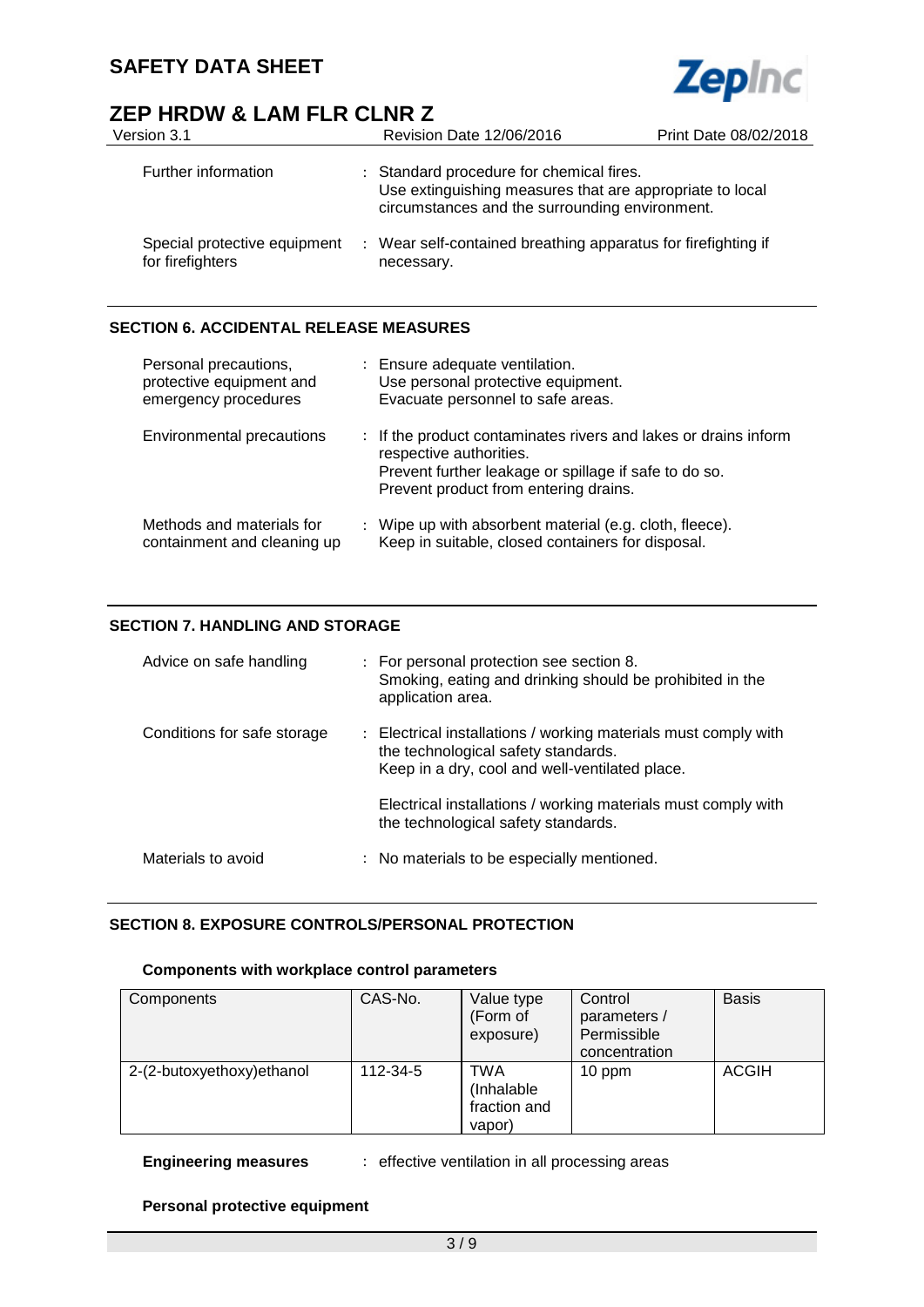

# **ZEP HRDW & LAM FLR CLNR Z**<br>Version 3.1<br>Revision

| Version 3.1                       | <b>Revision Date 12/06/2016</b>                                                                                | Print Date 08/02/2018 |
|-----------------------------------|----------------------------------------------------------------------------------------------------------------|-----------------------|
| Respiratory protection            | : In case of insufficient ventilation, wear suitable respiratory<br>equipment.                                 |                       |
| Hand protection<br><b>Remarks</b> | : The suitability for a specific workplace should be discussed<br>with the producers of the protective gloves. |                       |
| Eye protection                    | : Safety glasses<br>Eye wash bottle with pure water                                                            |                       |
| Skin and body protection          | : Impervious clothing                                                                                          |                       |
| Hygiene measures                  | General industrial hygiene practice.                                                                           |                       |
|                                   |                                                                                                                |                       |

## **SECTION 9. PHYSICAL AND CHEMICAL PROPERTIES**

| Appearance                                 | $\vdots$       | liquid            |
|--------------------------------------------|----------------|-------------------|
| Colour                                     | $\ddot{\cdot}$ | colourless        |
| Odour                                      |                | pleasant          |
| Odour Threshold                            |                | No data available |
| рH                                         | $\ddot{\cdot}$ | $8.5 - 9.0$       |
| Melting point/freezing point               | $\ddot{\cdot}$ | No data available |
| Boiling point                              | $\ddot{\cdot}$ | 100 °C            |
| Flash point                                |                |                   |
|                                            |                | does not flash    |
| <b>Evaporation rate</b>                    | $\ddot{\cdot}$ | 1                 |
| Upper explosion limit                      | $\ddot{\cdot}$ | Not applicable    |
| Lower explosion limit                      | $\ddot{\cdot}$ | Not applicable    |
| Vapour pressure                            | $\ddot{\cdot}$ | not determined    |
| Density                                    | $\ddot{\cdot}$ | $0.99$ g/cm3      |
| Solubility(ies)                            |                |                   |
| Water solubility                           | $\ddot{\cdot}$ | soluble           |
| Partition coefficient: n-<br>octanol/water | $\ddot{\cdot}$ | No data available |
| Auto-ignition temperature                  | $\vdots$       | not determined    |
| Thermal decomposition                      | $\ddot{\cdot}$ | No data available |
| Viscosity                                  |                |                   |
| Viscosity, kinematic                       | ÷.             | No data available |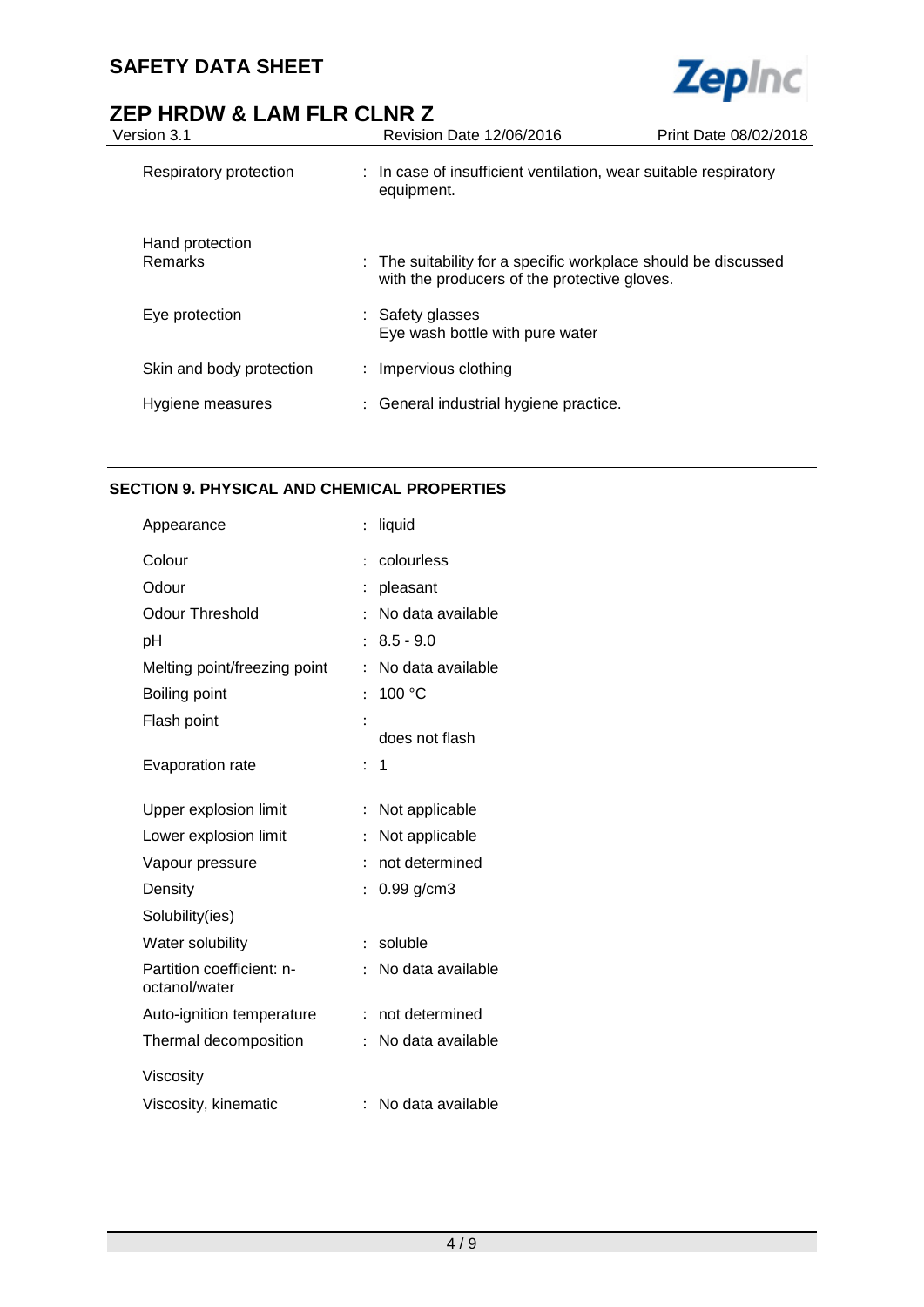## **ZEP HRDW & LAM FLR CLNR Z**<br>Version 3.1

Revision Date 12/06/2016 Print Date 08/02/2018

**Zepinc** 

## **SECTION 10. STABILITY AND REACTIVITY**

| Reactivity                            | Stable                                                                                  |
|---------------------------------------|-----------------------------------------------------------------------------------------|
| Chemical stability                    | : Stable under normal conditions.                                                       |
| Possibility of hazardous<br>reactions | : Stable under recommended storage conditions.<br>No hazards to be specially mentioned. |
| Conditions to avoid                   | No data available                                                                       |
| Incompatible materials                | None.                                                                                   |
| Hazardous decomposition<br>products   | Carbon oxides<br>$\mathbb{R}^{\mathbb{Z}}$                                              |

## **SECTION 11. TOXICOLOGICAL INFORMATION**

## **Potential Health Effects**

| <b>Aggravated Medical</b><br>Condition   | : None known.                                                                                                                                                        |
|------------------------------------------|----------------------------------------------------------------------------------------------------------------------------------------------------------------------|
| Symptoms of Overexposure                 | : Effects may be delayed, symptoms may include minor eye or<br>skin irritation.                                                                                      |
| Carcinogenicity:                         |                                                                                                                                                                      |
| <b>IARC</b>                              | No component of this product present at levels greater than or<br>equal to 0.1% is identified as probable, possible or confirmed<br>human carcinogen by IARC.        |
| <b>OSHA</b>                              | No component of this product present at levels greater than or<br>equal to 0.1% is identified as a carcinogen or potential                                           |
| <b>NTP</b>                               | carcinogen by OSHA.<br>No component of this product present at levels greater than or<br>equal to 0.1% is identified as a known or anticipated carcinogen<br>by NTP. |
| <b>Acute toxicity</b>                    |                                                                                                                                                                      |
| No data available                        |                                                                                                                                                                      |
| <b>Skin corrosion/irritation</b>         |                                                                                                                                                                      |
| No data available                        |                                                                                                                                                                      |
| Serious eye damage/eye irritation        |                                                                                                                                                                      |
| No data available                        |                                                                                                                                                                      |
| <b>Respiratory or skin sensitisation</b> |                                                                                                                                                                      |
| No data available                        |                                                                                                                                                                      |
| <b>Germ cell mutagenicity</b>            |                                                                                                                                                                      |
| No data available                        |                                                                                                                                                                      |
| Carcinogenicity                          |                                                                                                                                                                      |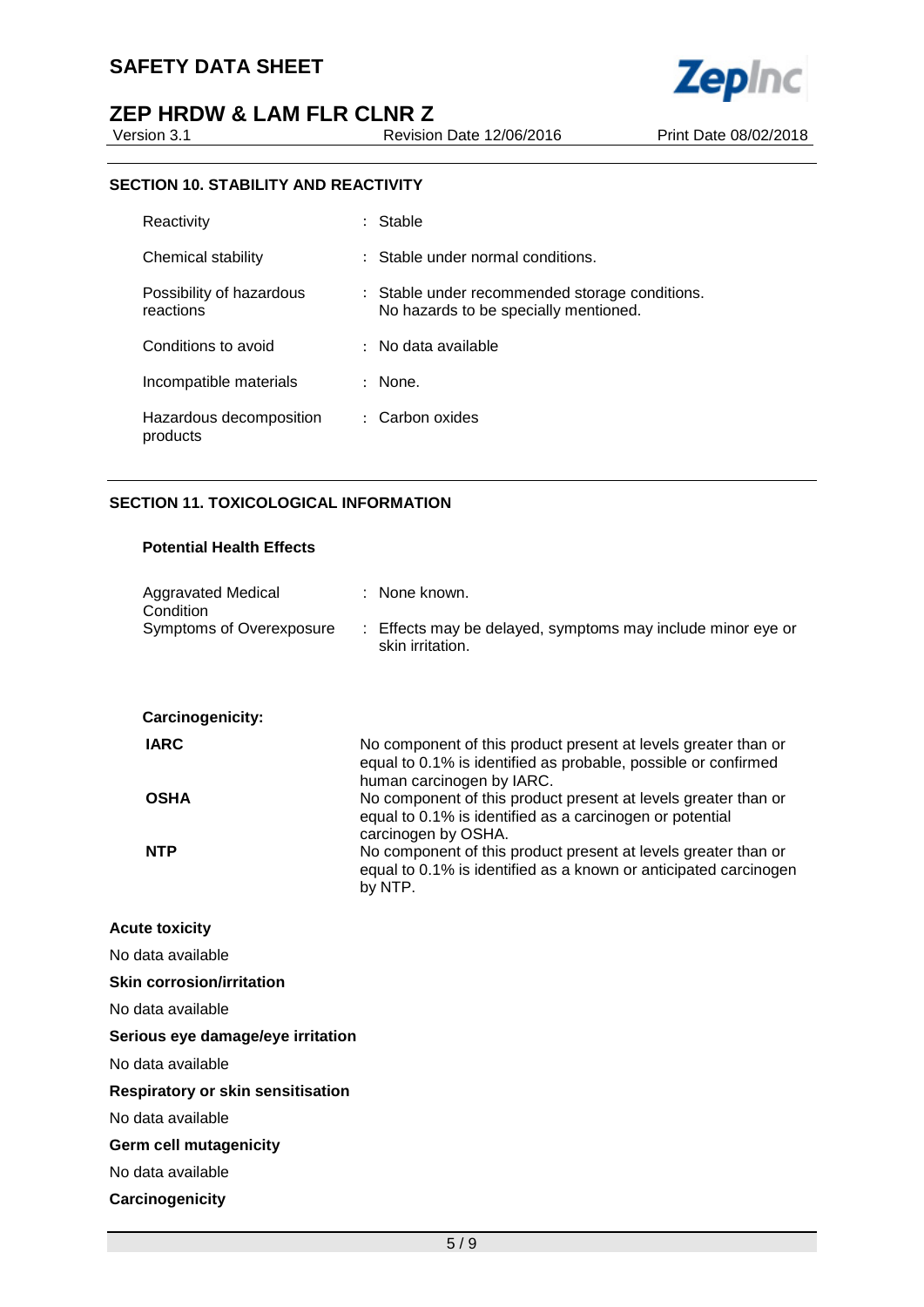



## **ZEP HRDW & LAM FLR CLNR Z**<br>Version 3.1

Revision Date 12/06/2016 Print Date 08/02/2018

No data available

### **Reproductive toxicity**

No data available

## **2-(2-butoxyethoxy)ethanol:**

## **STOT - single exposure**

No data available

#### **STOT - repeated exposure**

No data available

### **Aspiration toxicity**

No data available

### **Further information**

## **Product:**

Remarks: No data available

## **SECTION 12. ECOLOGICAL INFORMATION**

## **Ecotoxicity**

No data available

#### **Persistence and degradability**

No data available **Bioaccumulative potential**

### **Product:**

| Partition coefficient: n-<br>octanol/water<br><b>Components:</b><br>2-(2-butoxyethoxy) ethanol: | $\therefore$ Remarks: No data available                                                                                                                               |
|-------------------------------------------------------------------------------------------------|-----------------------------------------------------------------------------------------------------------------------------------------------------------------------|
| Partition coefficient: n- : Pow: 1<br>octanol/water                                             |                                                                                                                                                                       |
| <b>Mobility in soil</b>                                                                         |                                                                                                                                                                       |
| No data available                                                                               |                                                                                                                                                                       |
| Other adverse effects                                                                           |                                                                                                                                                                       |
| No data available<br><b>Product:</b>                                                            |                                                                                                                                                                       |
| Regulation                                                                                      | 40 CFR Protection of Environment; Part 82 Protection of<br>Stratospheric Ozone - CAA Section 602 Class I<br><b>Substances</b>                                         |
| Remarks                                                                                         | This product neither contains, nor was manufactured<br>with a Class I or Class II ODS as defined by the U.S.<br>Clean Air Act Section 602 (40 CFR 82, Subpt. A, App.A |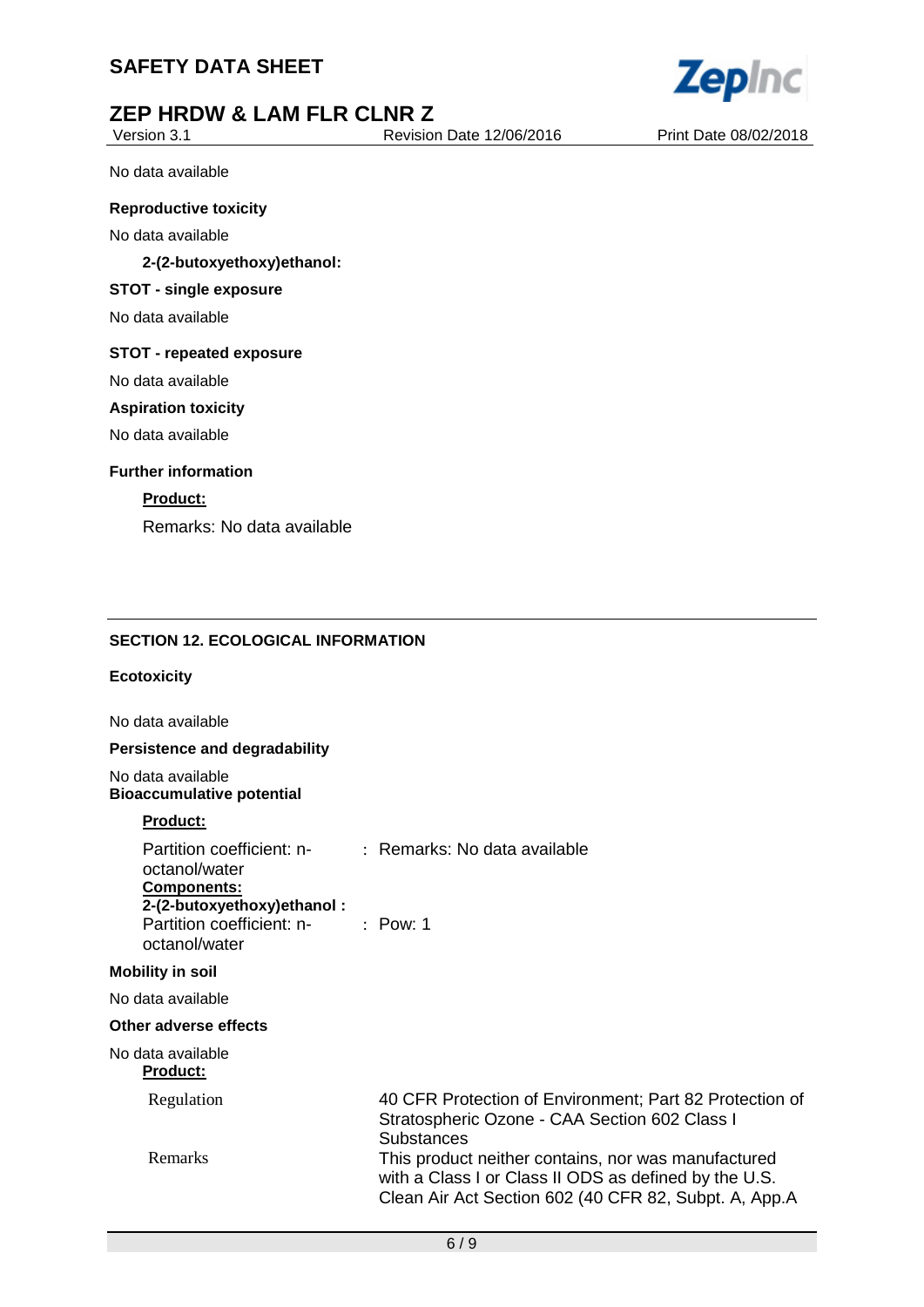

## **ZEP HRDW & LAM FLR CLNR Z**

| Version 3.1                          | Revision Date 12/06/2016 | Print Date 08/02/2018 |
|--------------------------------------|--------------------------|-----------------------|
|                                      | $+ B$ ).                 |                       |
| Additional ecological<br>information | : No data available      |                       |
|                                      |                          |                       |

## **SECTION 13. DISPOSAL CONSIDERATIONS**

| <b>Disposal methods</b> |                                                                                                                                                                                                                              |
|-------------------------|------------------------------------------------------------------------------------------------------------------------------------------------------------------------------------------------------------------------------|
| Waste from residues     | : Dispose of in accordance with local regulations.<br>Do not contaminate ponds, waterways or ditches with<br>chemical or used container.<br>The product should not be allowed to enter drains, water<br>courses or the soil. |
| Contaminated packaging  | : Empty remaining contents.<br>Do not re-use empty containers.<br>Dispose of as unused product.                                                                                                                              |

## **SECTION 14. TRANSPORT INFORMATION**

Transportation Regulation: 49 CFR (USA): NOT REGULATED AS DANGEROUS GOODS OR HAZARDOUS MATERIAL

Transportation Regulation: IMDG (Vessel): NOT REGULATED AS DANGEROUS GOODS OR HAZARDOUS MATERIAL

Transportation Regulation: IATA (Cargo Air): NOT REGULATED AS DANGEROUS GOODS OR HAZARDOUS MATERIAL

Transportation Regulation: IATA (Passenger Air): NOT REGULATED AS DANGEROUS GOODS OR HAZARDOUS MATERIAL

Transportation Regulation: TDG (Canada): NOT REGULATED AS DANGEROUS GOODS OR HAZARDOUS MATERIAL

The product as delivered to the customer conforms to packaging requirements for shipment by road under US Department of Transportation (DOT) regulations. Additional transportation classifications noted above are for reference only, and not a certification or warranty of the suitability of the packaging for shipment under these alternative transport regulations.

## **SECTION 15. REGULATORY INFORMATION**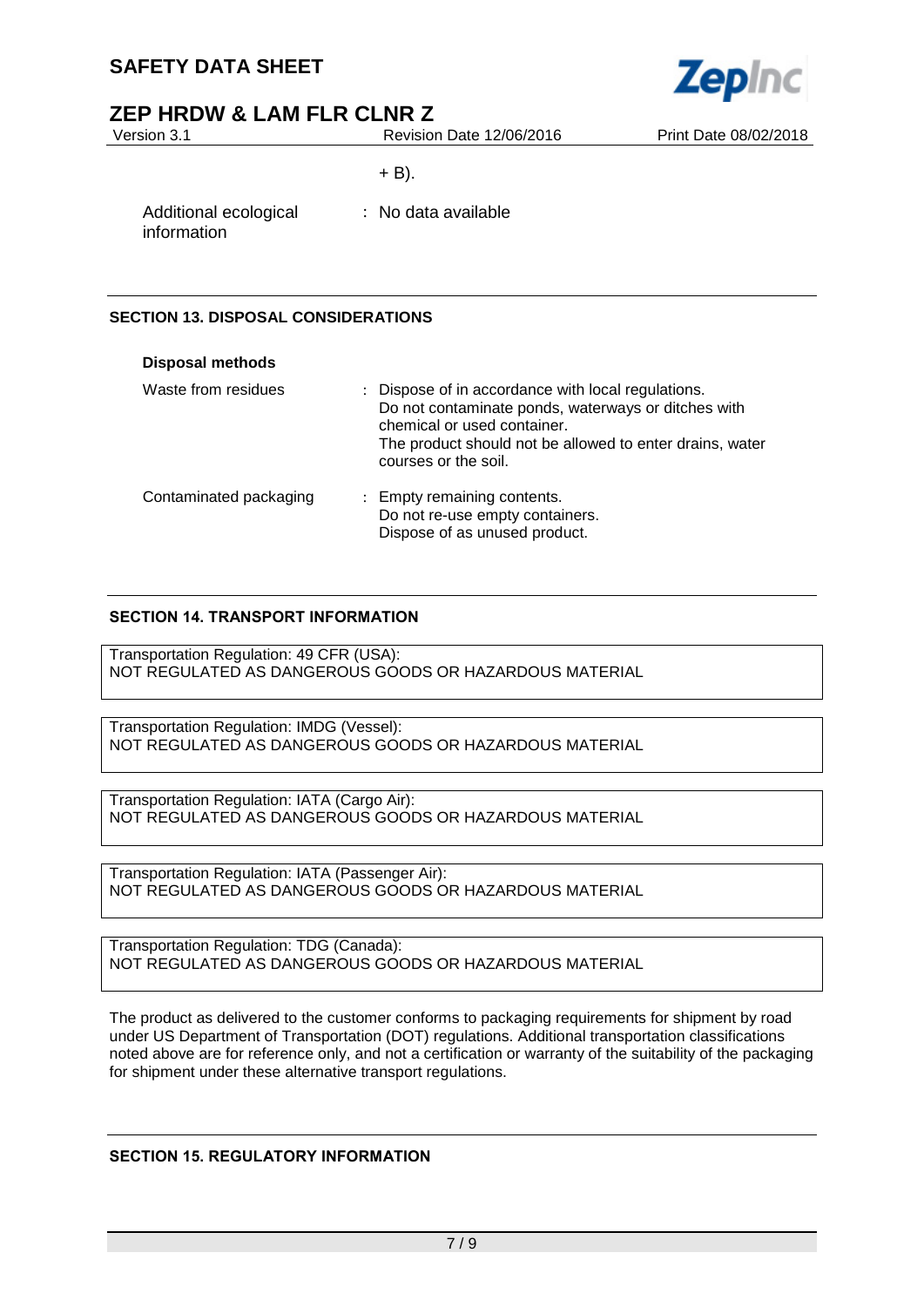

## **ZEP HRDW & LAM FLR CLNR Z**<br>Version 3.1 Revision

| Version 3.1                       | Revision Date 12/06/2016                                                                                                                                 | Print Date 08/02/2018                                                                                                                                                                     |
|-----------------------------------|----------------------------------------------------------------------------------------------------------------------------------------------------------|-------------------------------------------------------------------------------------------------------------------------------------------------------------------------------------------|
| <b>TSCA list</b>                  | requirements.<br><b>EPCRA - Emergency Planning and Community Right-to-Know Act</b>                                                                       | : No substances are subject to a Significant New Use Rule.<br>No substances are subject to TSCA 12(b) export notification                                                                 |
| <b>CERCLA Reportable Quantity</b> |                                                                                                                                                          |                                                                                                                                                                                           |
|                                   | This material does not contain any components with a CERCLA RQ.                                                                                          |                                                                                                                                                                                           |
|                                   | <b>SARA 304 Extremely Hazardous Substances Reportable Quantity</b>                                                                                       |                                                                                                                                                                                           |
|                                   | This material does not contain any components with a section 304 EHS RQ.                                                                                 |                                                                                                                                                                                           |
| SARA 311/312 Hazards              | : No SARA Hazards                                                                                                                                        |                                                                                                                                                                                           |
| <b>SARA 302</b>                   | requirements of SARA Title III, Section 302.                                                                                                             | : No chemicals in this material are subject to the reporting                                                                                                                              |
| <b>SARA 313</b>                   |                                                                                                                                                          | : This material does not contain any chemical components with<br>known CAS numbers that exceed the threshold (De Minimis)<br>reporting levels established by SARA Title III, Section 313. |
| <b>California Prop 65</b>         | reproductive harm.                                                                                                                                       | This product does not contain any chemicals known to State of<br>California to cause cancer, birth defects, or any other                                                                  |
|                                   | The components of this product are reported in the following inventories:                                                                                |                                                                                                                                                                                           |
| <b>TSCA</b><br><b>DSL</b>         | On TSCA Inventory<br>This product contains one or more components that are listed on the<br>Canadian NDSL. All other components are on the Canadian DSL. |                                                                                                                                                                                           |
| manufacturer's regulatory group.  | For information on the country notification status for other regions please contact the                                                                  |                                                                                                                                                                                           |

## **Inventory Acronym and Validity Area Legend:**

TSCA (USA), DSL (Canada), NDSL (Canada)

**SECTION 16. OTHER INFORMATION**